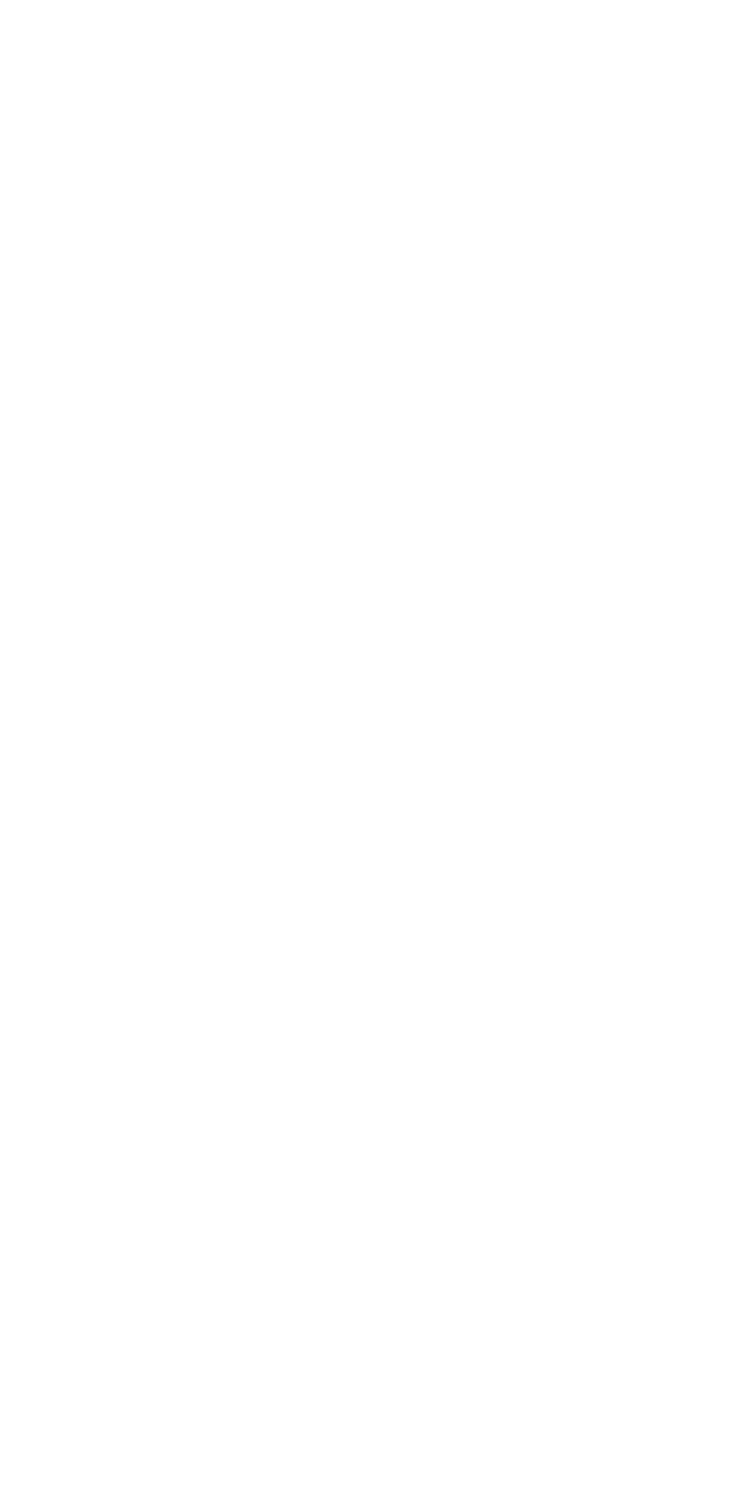## **<sup>1</sup>THE EARTH LEASE & THE NEW MILLENNIUM**

We are facing a new millennium. There have only been five times in human history in which anyone has had the experience of a new millennium. There are many who celebrated the beginning of the new millennium on January 1, 2000, which is a misnomer. The new millennium on our calendar begins on January 1, 2001, the reason being there was no zero year when we passed from 1 B.C. to 1 A.D.

The question is often asked, "Does God's calendar fit our calendar?" Well, we don't know for sure. The experts tell us that our calendar could be off by four to five years one way or the other, and they are not sure which way. But you can rest assured that God is the master time-keeper, and He is keeping "determined time." The Scriptures reveal there are only seven millenniums before eternity. However, on God's calendar, the seventh millennium is the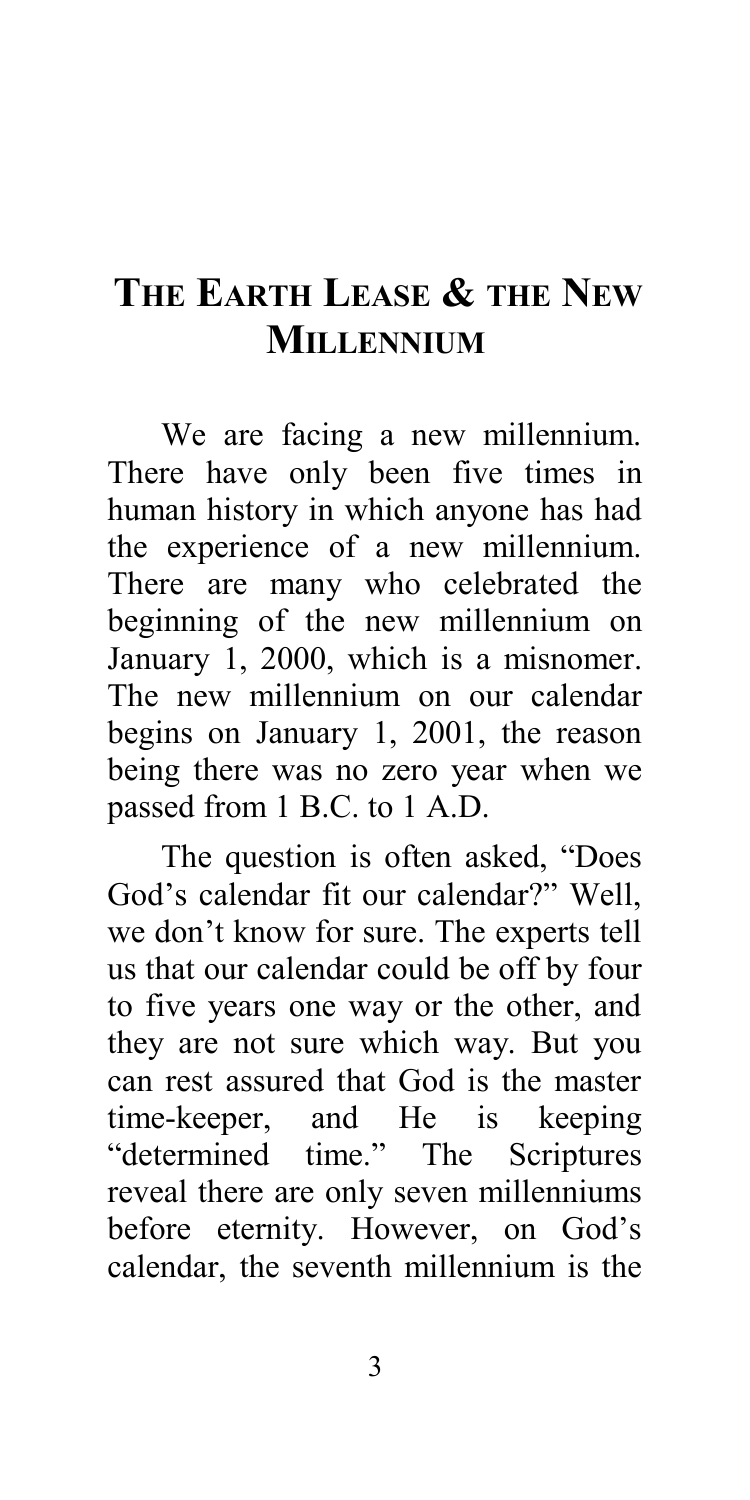millennial reign of Christ. It is a thousand years of righteous rule and peace on the earth.

We learn from the Apostle Paul's writings that before the millennial reign of Christ, the Church (the Body of Christ) will be caught up to heaven for a seven-year period. It is the same time frame when the Tribulation will take place on Earth. When that seven-year period has ended, we descend from Heaven with Christ (Revelation 19:20; Zechariah 14:1-5), and we will rule and reign with Christ for a thousand years.

So what is the significance of the new millennium? Some call it "millennium fever." One thing for sure, God has accelerated the fulfillment of end-time prophecy as never before in the history of the world, and it's an exciting time to be alive.

The Scriptures reveal that God gave mankind a lease on planet Earth for a limited time of 6,000 years. We pick up on this in Genesis, Chapter 1, Verse 1, "*In the beginning God created the heaven and the earth.*" This verse in the very beginning of the Bible, leaves no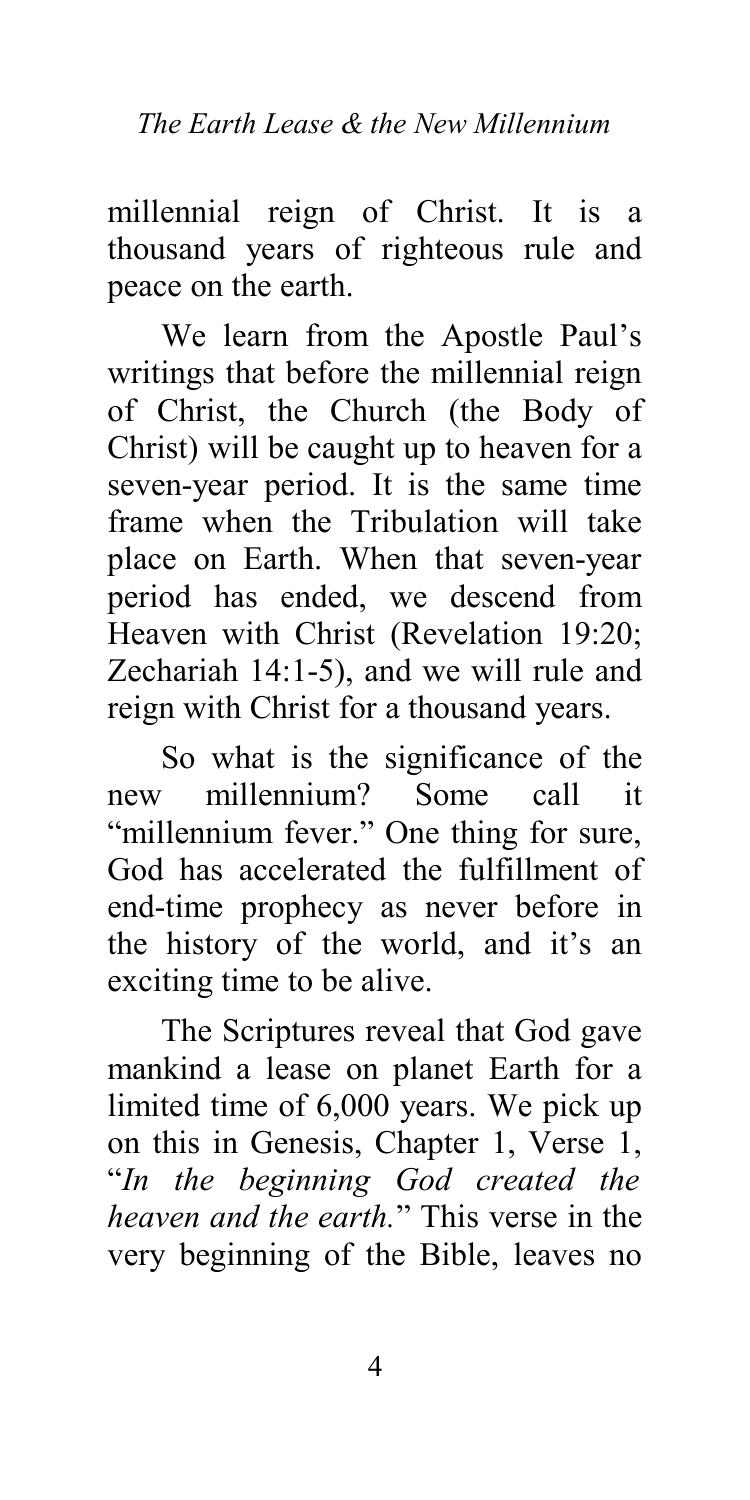doubt as to how all of creation came into being. The following verses reveal how God made man in His image and likeness.

Verse 26 states, "*And God said, Let us make man in our image, after our likeness: and let them have dominion..."* It seems evident that it was God's plan for man to have dominion over His creation for a predetermined period of time. *"So God created man in his own image, in the image of God created he him; male and female created he them. And God blessed them, and God said unto them, Be fruitful, and multiply, and replenish the earth, and subdue it: and have dominion..."* (Genesis 1:27-28) God created man in His image and His likeness and gave man authority over this Earth for a limited time.

*"And God saw every thing that he had made, and, behold, it was very good. And the evening and the morning were the sixth day."* (Genesis 1:31) Notice it was at the end of the sixth day that man was in the image and likeness of God. When God saw His creation at the end of the sixth day, He said it was very good.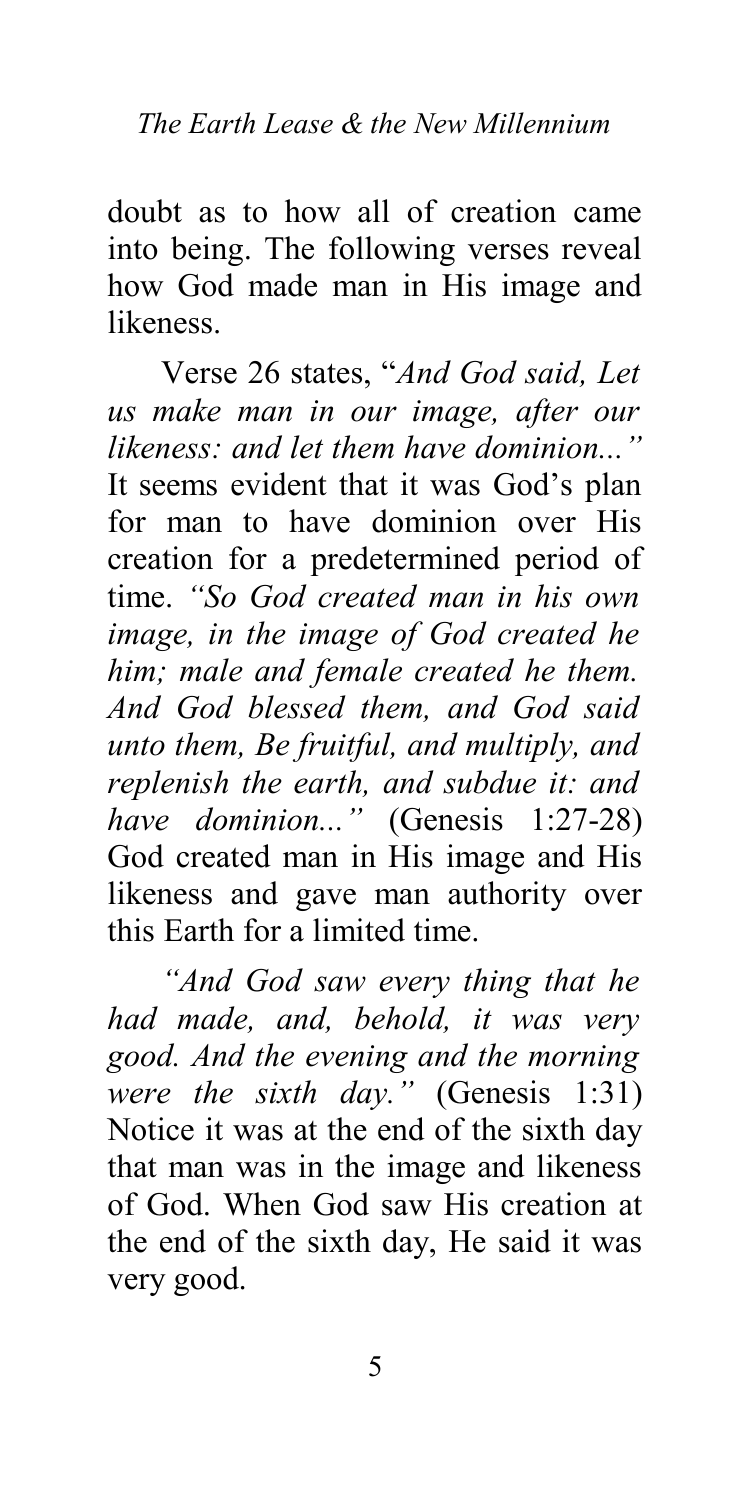## *The Earth Lease & the New Millennium*

*"Thus the heavens and the earth were finished, and all the host of them."* (Genesis 2:1) His works were brought to perfection at the end of six days. When we apply the concept *"a day as a thousand years and a thousand years as a day,"* the implications seem to be that the six days of the Genesis account reveal man's dominion to be six, onethousand-year days. This will finish man's days of "determined time."

Then in Genesis 6:3, God said, *"... My spirit shall not always strive with man*, *for that he also is flesh: yet his days shall be an hundred and twenty years."* There are two things profiled in this period of 120 years. It seems that God revealed to Noah that there would be 120 years before judgment came upon the wicked of the Earth through the flood. However, the 120 years have a greater prophetic implication concerning the Earth Lease.

In Leviticus 25, God established that every fiftieth year was to be a year of Jubilee. The 120-year period mentioned in Genesis 6:3 is a profile revealing there will be a total time of 120 Jubilees (6,000 years) before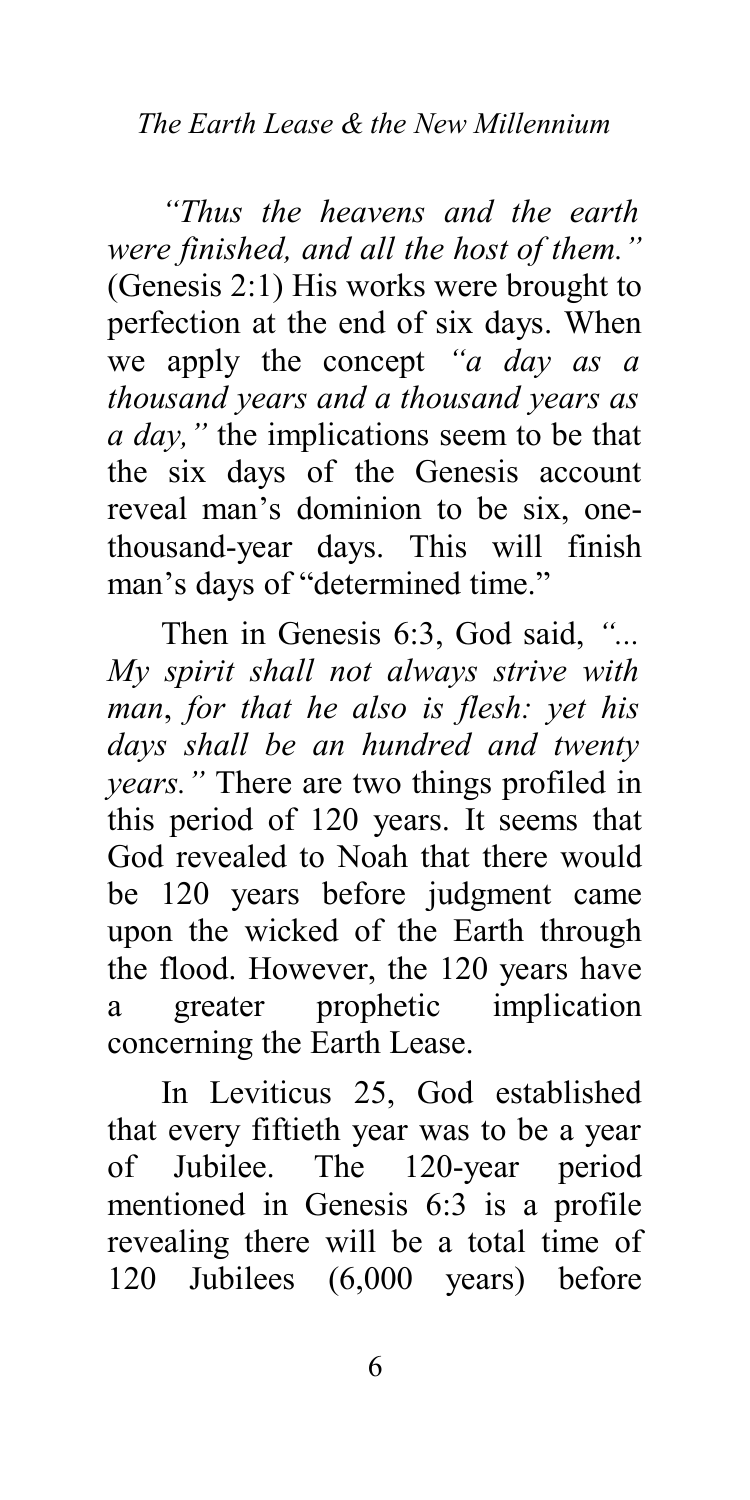judgment again comes upon the wicked of the Earth.

This seems to be God's way of revealing that the Earth Lease will expire after 6,000 years of human history. The Scriptures reveal that there are only seven millenniums before eternity. The prophetic Word reveals 6,000 years of human history will finish God's dealing with man under the Earth Lease established in Genesis 1:26-28; Jesus alludes to it in Mark 12:1-9. After the Earth Lease expires there will be a great end-time harvest before the Rapture takes place. Then the sevenyear period of suspended time called the Tribulation will begin. Those seven years will fit between the sixth and seventh millennium on God's calendar. Then there will be one more 1,000-year period in which the righteous of the Earth will rule and reign with Christ here on Earth before eternity (see Revelation, Chapters 19 and 20).

The Earth Lease is about to expire and planet Earth is about to face the most traumatic change in 6,000 years. To use the words written to the Church by the Apostle Paul, *"Ye (Body of*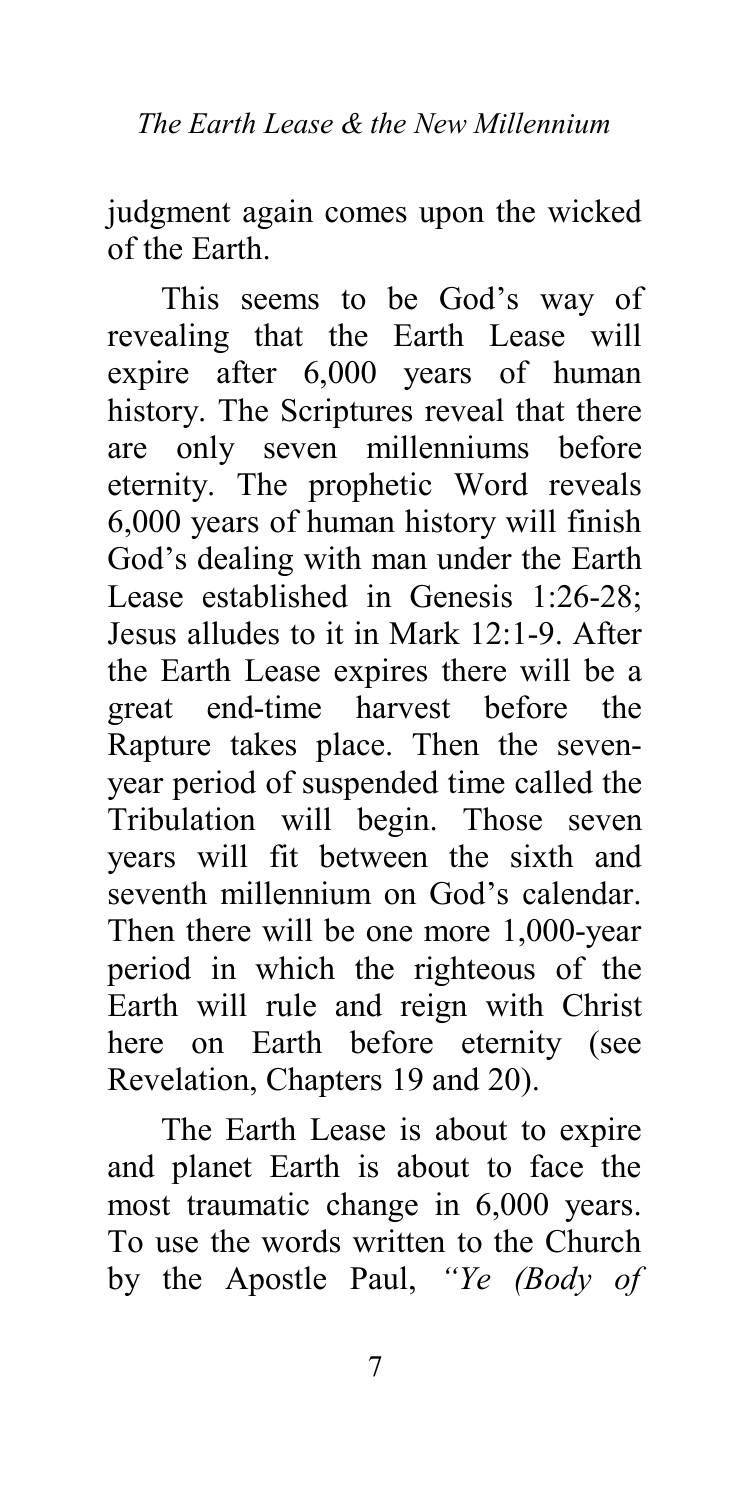*Christ) are all the children of light, and the children of the day: we are not of the night, nor of darkness... For God hath not appointed us to wrath, but to obtain salvation by our Lord Jesus Christ."* (I Thessalonians 5:5-9)

Concerning the Tribulation, Daniel 12:10 says, "*Many shall be purified, and made white, and tried; but the wicked shall do wickedly: and none of the wicked shall understand; but the wise shall understand."*

The Scripture in Daniel 9:24 revealed that God would deal with Israel for a period of seventy weeks of "determined time" (490 years). A study of Daniel 9:25-27 reveals that after sixty-nine of those weeks Christ was crucified, and that the seventieth week (seven- year period) of determined time has been delayed until after 2,000 years of the Church Age.

To understand "determined time," we only have to consider a football game. It is divided into four, fifteenminute quarters. The total "determined time" being one hour, but there has never been a football game played in

8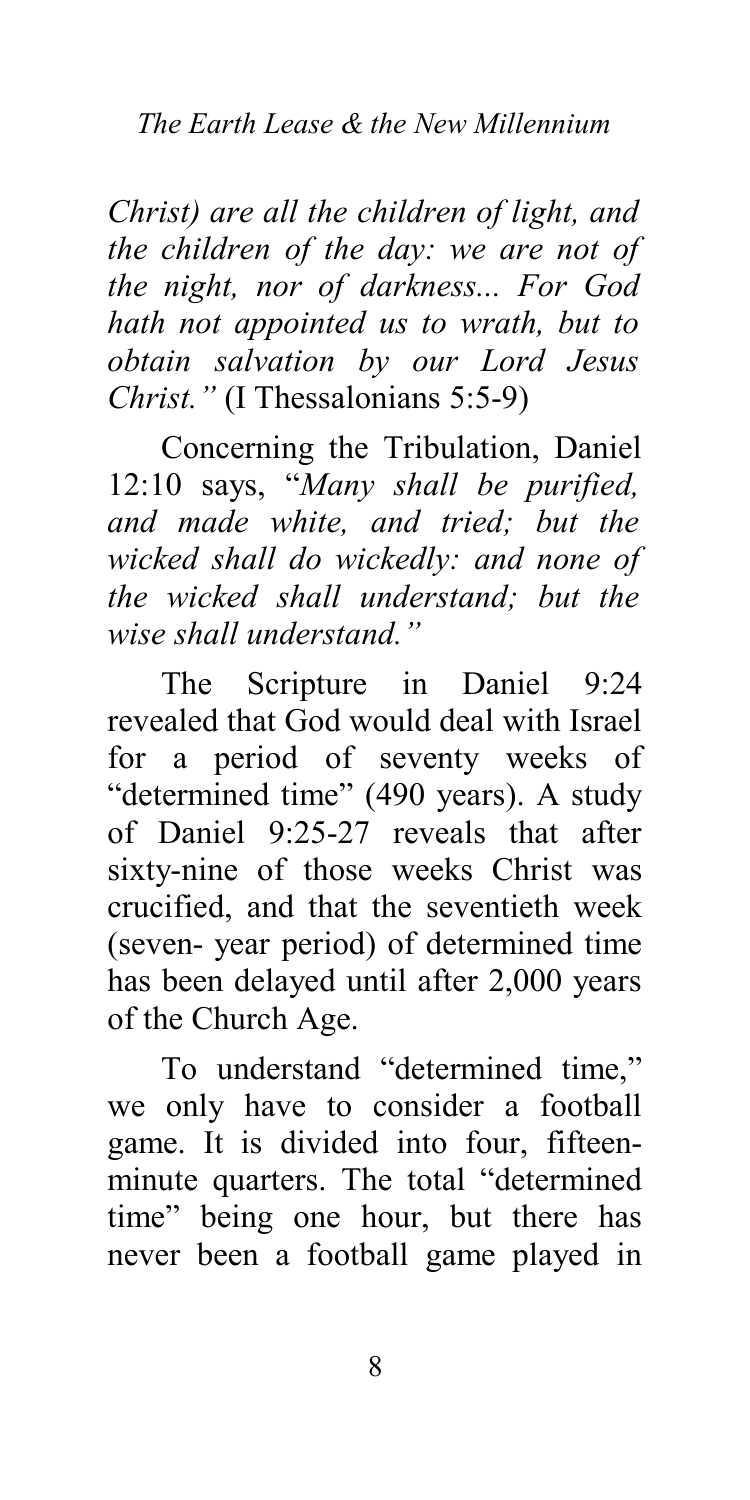one hour of real time. There are timeouts; there are delays of the game, in which the time clock stops for an indefinite period of time. Then the time clock is turned on again, and the "determined time" begins to be counted.

We must realize that it is at least a possibility that our calculations of the calendar of time do not exactly fit God's "determined time." Only time itself will reveal the whole truth concerning this matter. But yet, we must not take lightly the prophetic profiles in the Word of God, which give us a definite, determined timeline for God's dealing with mankind.

In Job, Chapter 14, Job was speaking prophetically: *"Man that is born of a woman is of few days, and full of trouble. He cometh forth like a flower, and is cut down: he fleeth also as a shadow, and continueth not."* (Job 14:1-2) *"Seeing his days are determined, the number of his months are with thee, thou hast appointed his bounds that he cannot pass."* (Job 14:5) These verses allude to the fact that God has determined man's days of dominion on this planet, and he cannot pass those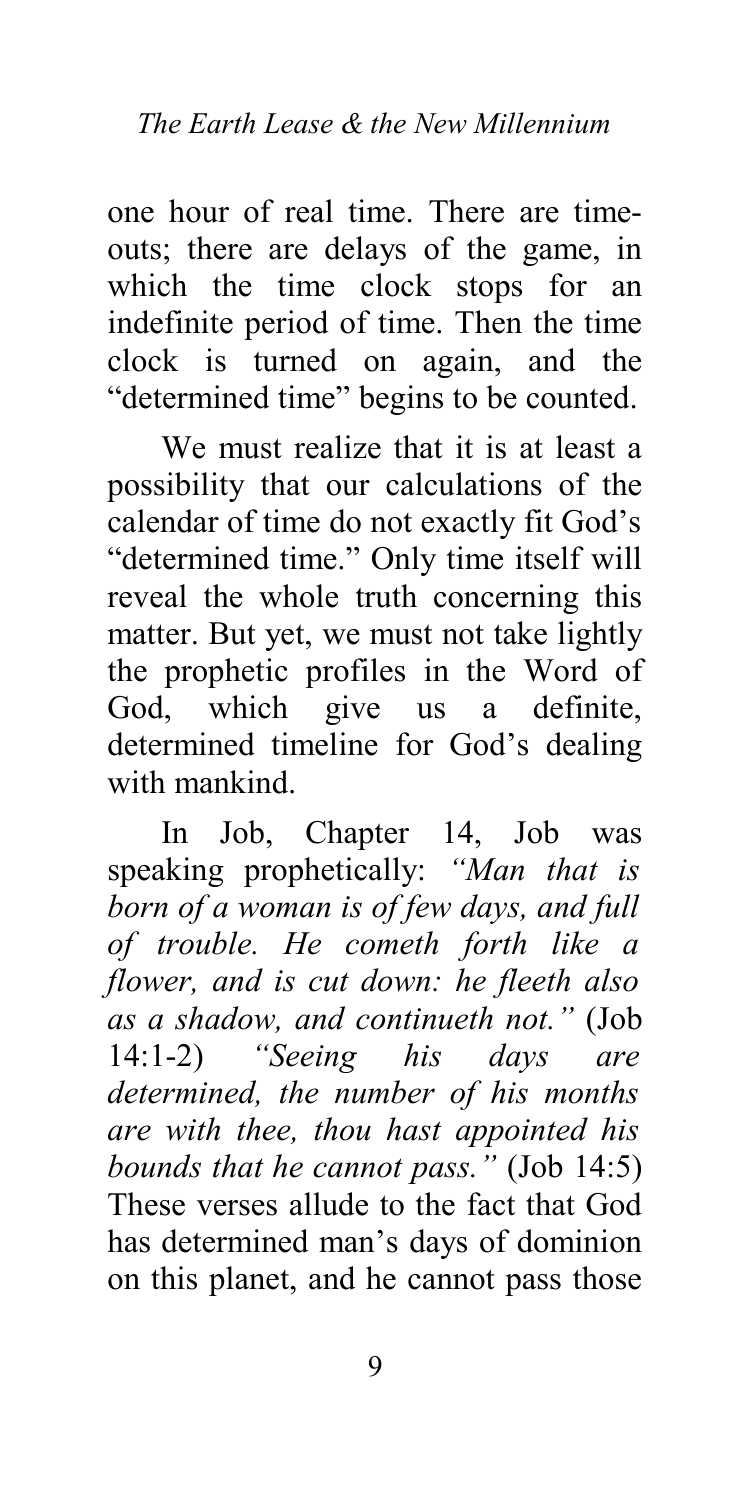bounds determined by God Himself.

Have there been other delays in that determined time, that we have not noticed, in which God did not measure the time? We cannot be absolutely sure at this point, but we do have precedent that He has delayed the prophetic fulfillment of Daniel's 70th Week until the end of the Church Age.

There are two questions that Job asked, which seem to confirm that man's days of dominion are limited. In Job 7:1: *"Is there not an appointed time to man upon earth? are not his days also like the days of an hireling?"* I believe man's appointed time of dominion upon the Earth was revealed in Genesis, Chapter 1. When the six days of creation were finished, man was in the image and likeness of God. The six-day period of the creation account by prophetic profile is strong evidence that man's "determined time of dominion" is 6,000 years.

There is much confusion about calendars, for they have been tampered with and changed over the centuries, but you can rest assured that God is the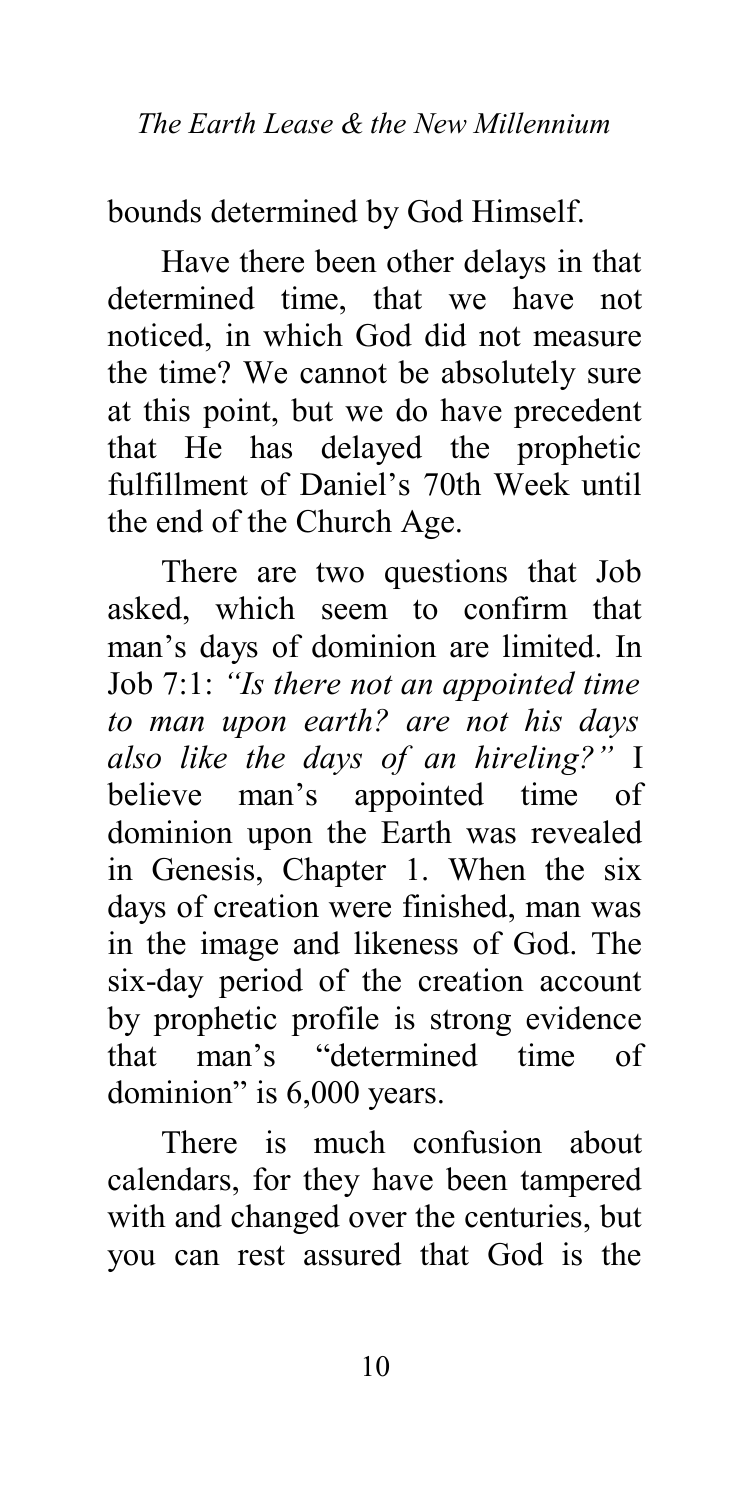master time-keeper, and He is keeping "determined time." History records the fact that many people have set dates for the Rapture. There has been one thing in common with the date setters—they have all been 100% wrong. When the date had come and gone, their faith vanished with it; therefore, they had no hope.

The Apostle Paul, in I Thessalonians 4; 13, admonished us saying, *"... that ye sorrow not, even as others which have no hope."* The blessed hope of the Rapture is based not on man-made calendar dates, but rather on God's "determined time." The Apostle Paul states in Ephesians 1:10, *"That in the dispensation of the fulness of times he might gather together in one all things in Christ, both which are in heaven, and which are on the earth; even in him.*" The key phrase here is "the dispensation of the fulness of times." In other words, when God's "determined time" is fulfilled.

In verses 11-14, Paul reveals that we were sealed with the Holy Spirit of Promise, and states that it was the earnest of our inheritance until the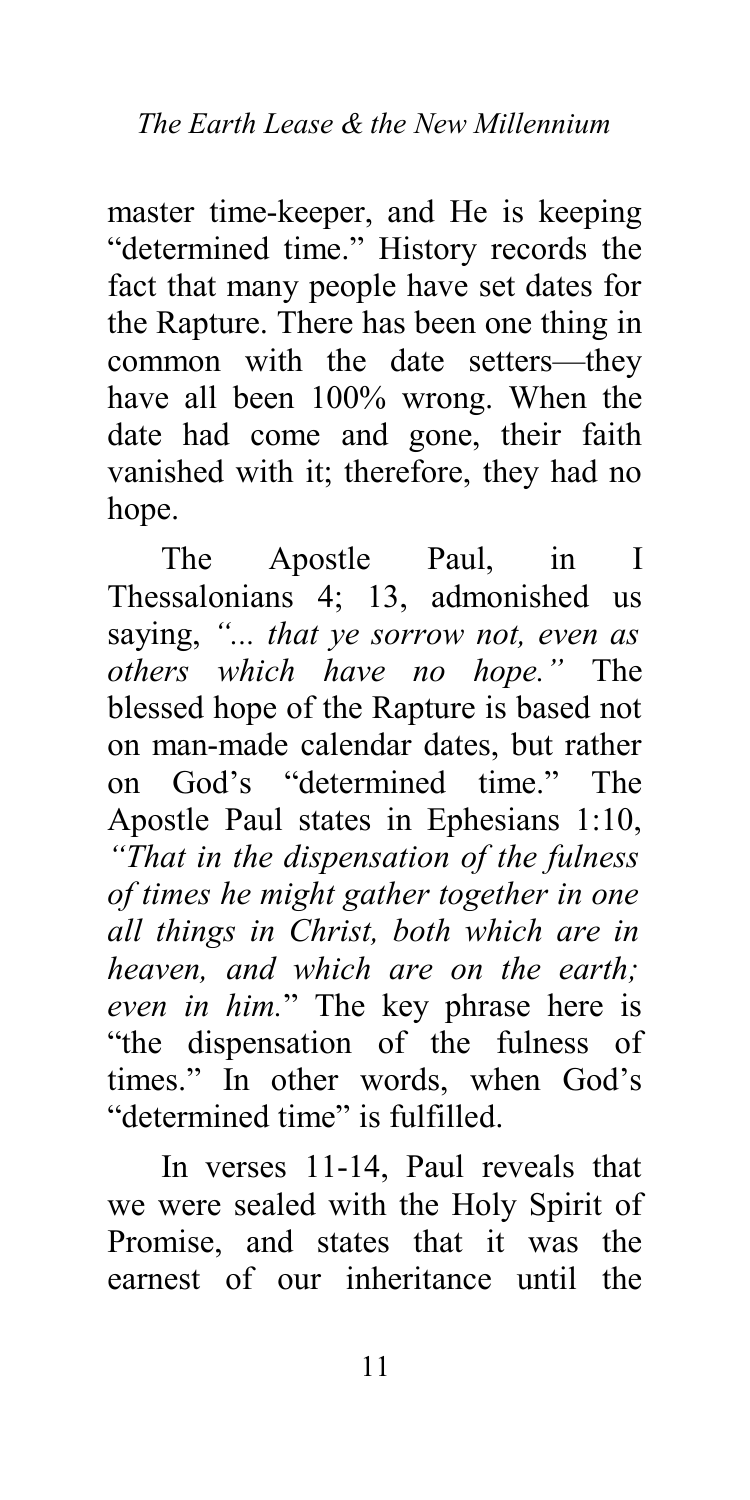redemption of the purchased possession. The redemption of the purchased possession refers to the redemption of the body, and Paul connects it with the dispensation of the fullness of times, which no doubt, refers to the fullness of God's "determined time."

Maranatha!